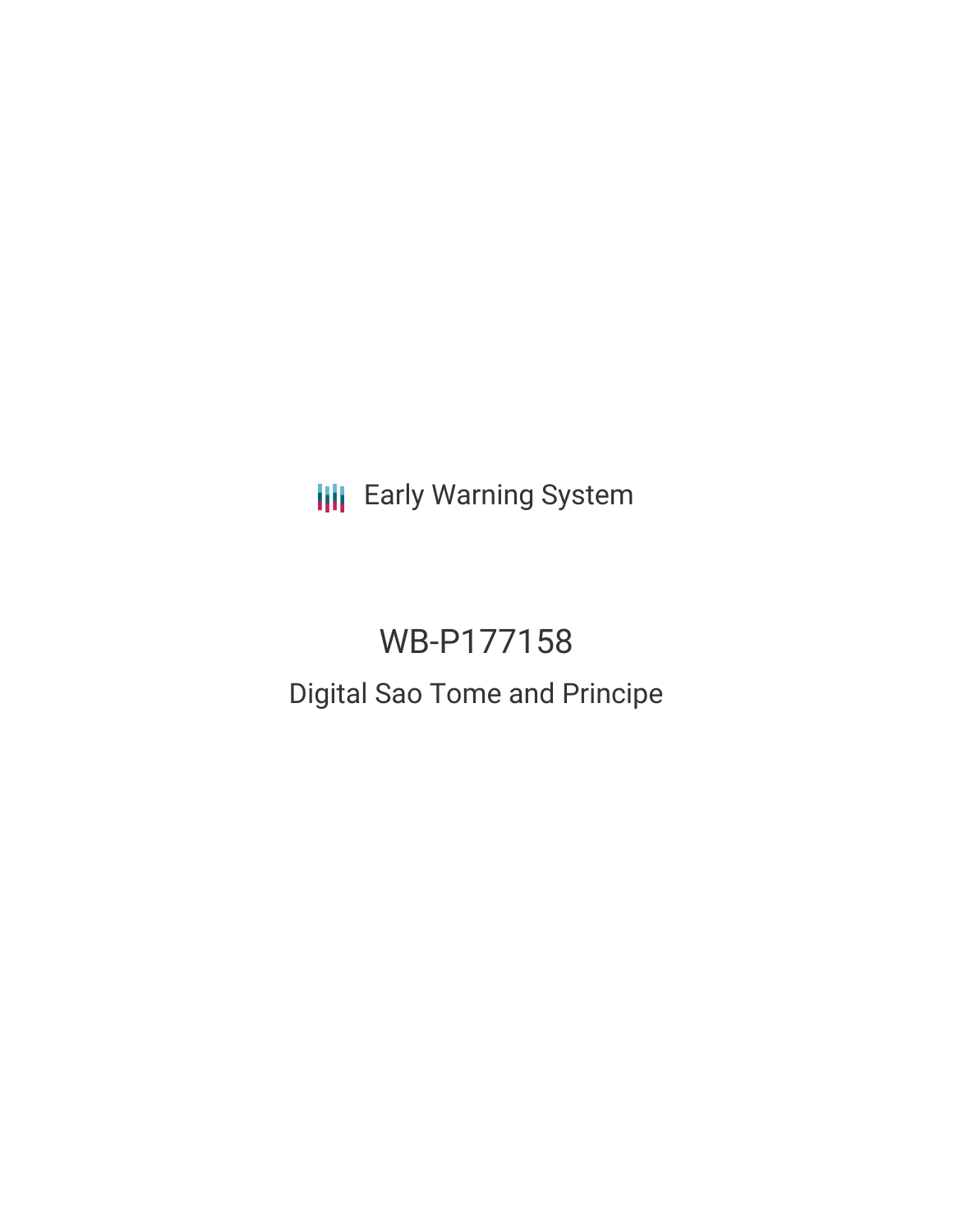## **Quick Facts**

| <b>Countries</b>               | Sao Tome and Principe               |
|--------------------------------|-------------------------------------|
| <b>Financial Institutions</b>  | World Bank (WB)                     |
| <b>Status</b>                  | Proposed                            |
| <b>Bank Risk Rating</b>        | U                                   |
| <b>Borrower</b>                | Government of Sao Tome and Principe |
| <b>Sectors</b>                 | Communications                      |
| <b>Investment Type(s)</b>      | Loan                                |
| <b>Investment Amount (USD)</b> | \$21.00 million                     |
| <b>Loan Amount (USD)</b>       | \$10.00 million                     |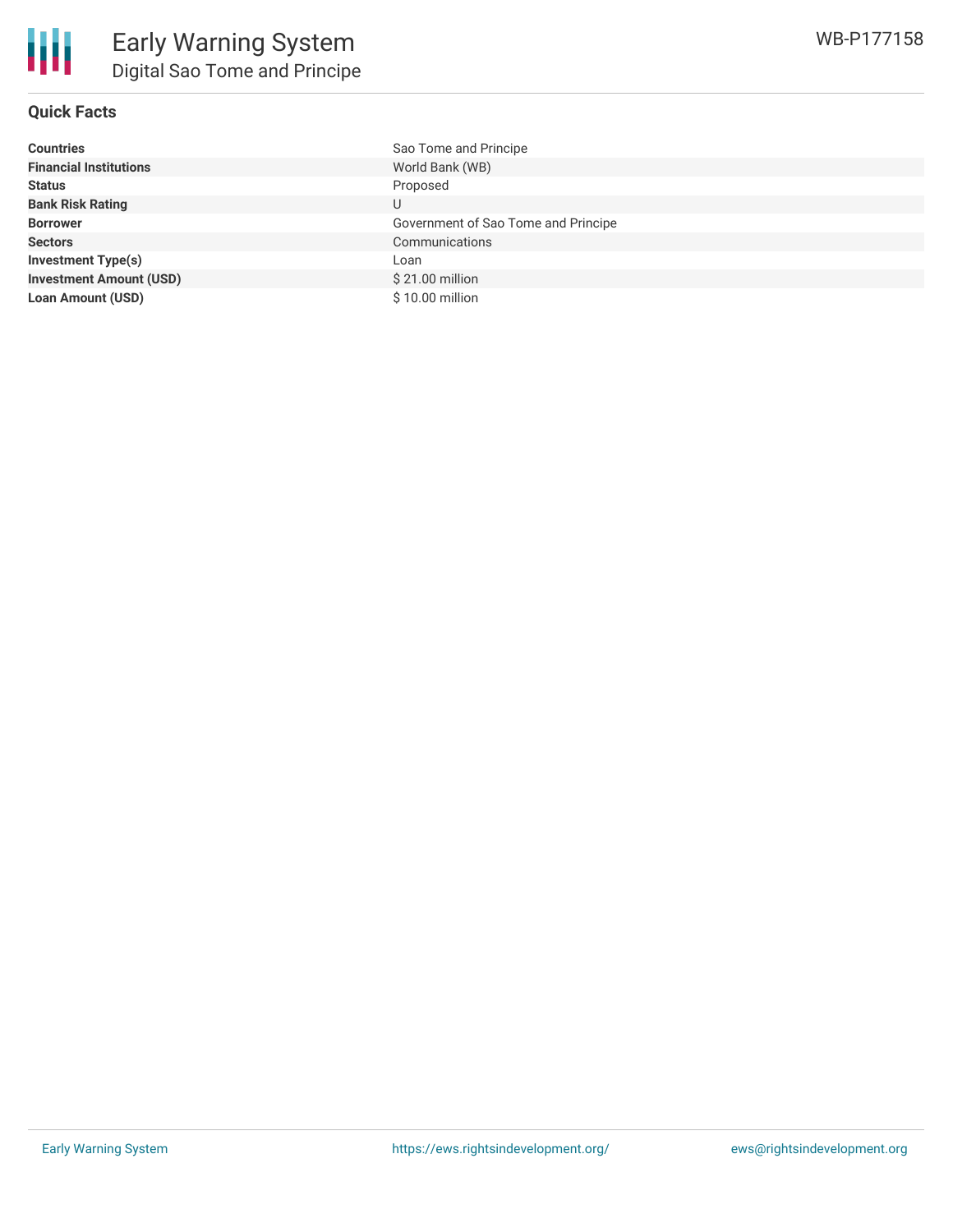

## **Project Description**

According to the bank website, the objective of this project is to expand broadband internet access to the Island of Principe and improve government capacity to deliver services across Sao Tome and Principe.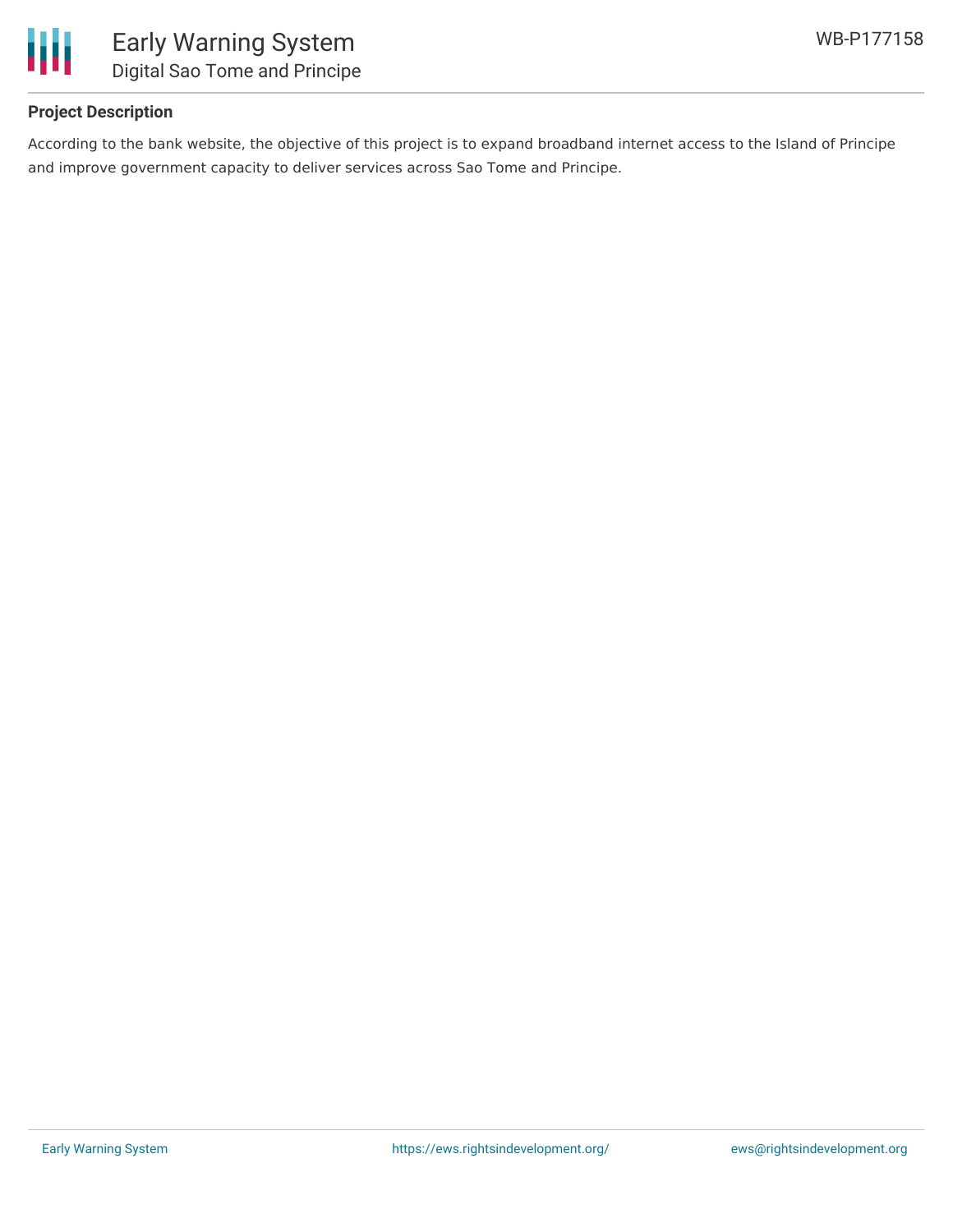## **Investment Description**

World Bank (WB)